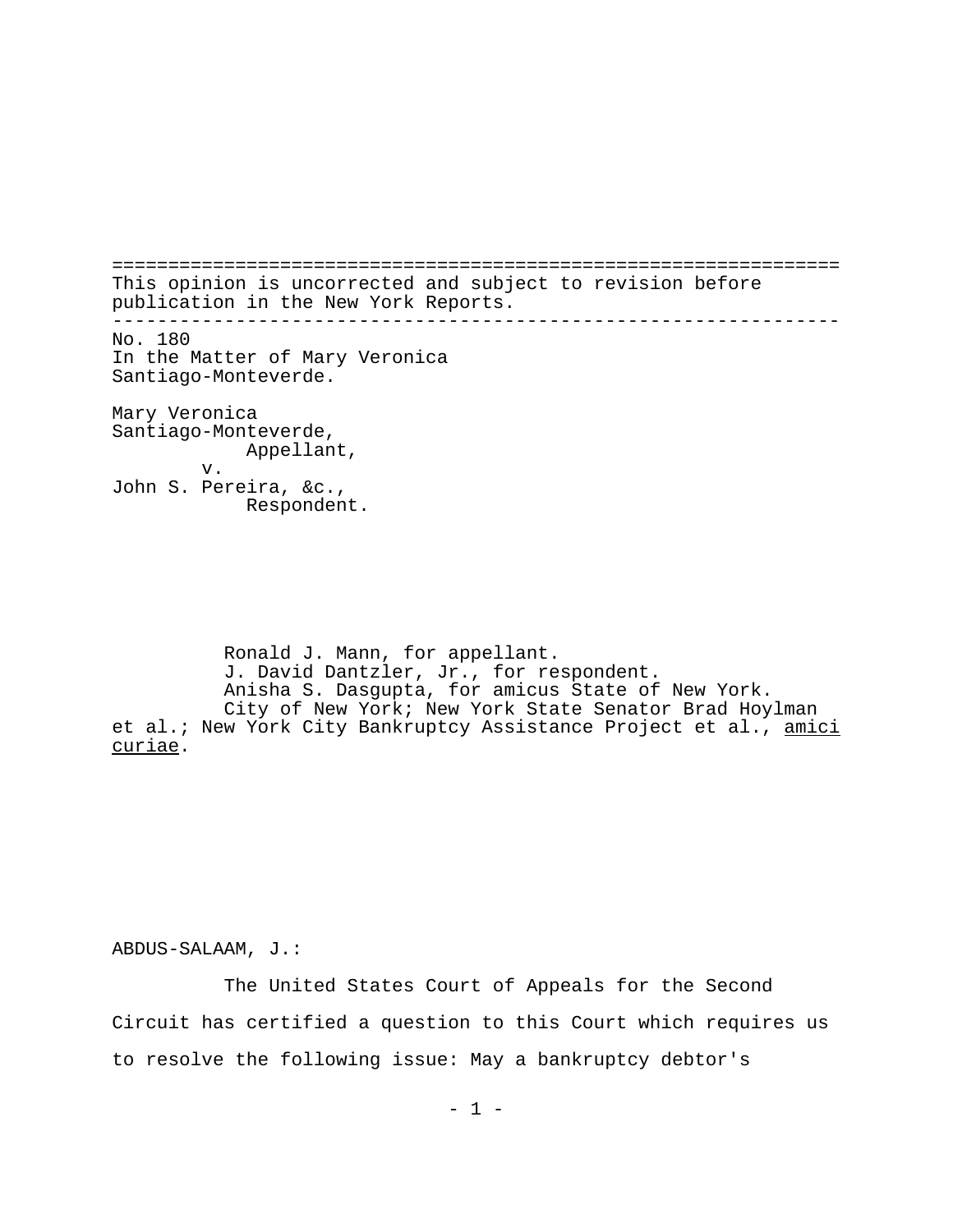interest in her rent-stabilized lease be exempted from her bankruptcy estate pursuant to New York State Debtor and Creditor Law section 282 (2) as a "local public assistance benefit?" We hold that section 282 (2) of the Debtor and Creditor Law (DCL) exempts a debtor-tenant's interest in a rent-stabilized lease.

I.

The debtor Mary Santiago-Monteverde has lived in her apartment at 199 E. 7th Street in Manhattan for over forty years. The apartment is rent-stabilized. After her husband died in June 2011, Santiago-Monteverde was unable to pay her credit card debts of approximately \$23,000 and filed for Chapter 7 bankruptcy. During the pendency of the bankruptcy proceedings, she remained current on her rent obligations. She initially listed her apartment lease on Schedule G of her bankruptcy petition as a standard unexpired lease. Shortly thereafter, the owner of the apartment approached the bankruptcy trustee, respondent John S. Pereira, and offered to buy Santiago-Monteverde's interest in the lease. When the trustee advised her that he planned to accept the offer, she amended her filing to list the value of her lease on Schedule B as personal property exempt from the bankruptcy estate under DCL § 282 (2) as a "local public assistance benefit."

The Bankruptcy Court granted the trustee's motion to strike the claimed exemption on the ground that the value of the lease did not qualify as an exempt "local public assistance

- 2 -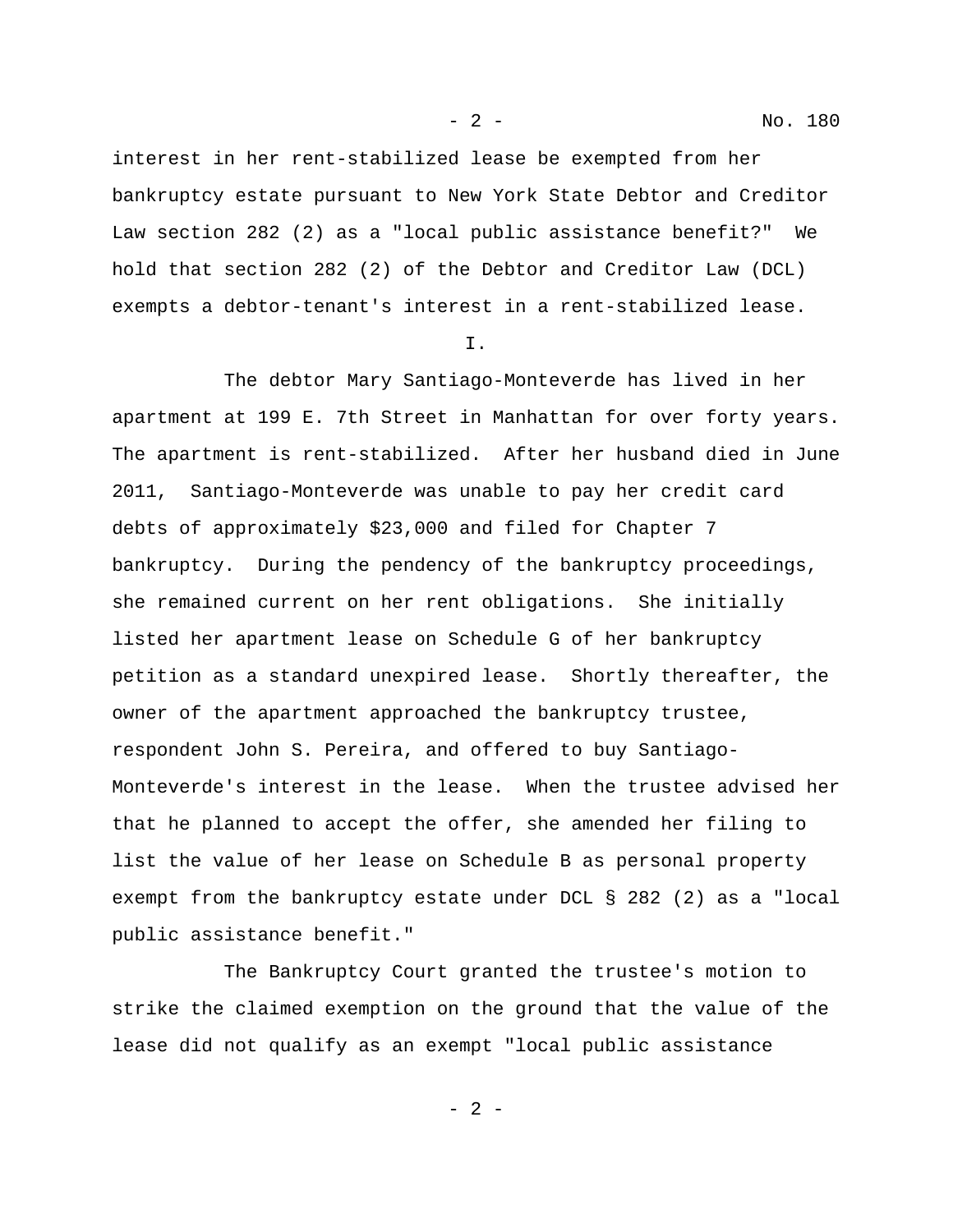benefit" (In re Santiago-Monteverde, 466 BR 621, 622 [Bankr. SD NY 2012]). The court noted that Santiago-Monteverde's counsel did not dispute "that a rent-stabilized lease is the property of the estate and that the Trustee 'may assume or reject any executory contract or unexpired lease of the debtor'"(id., citing 11 USC § 365). The court reasoned that "the benefit of paying below market rent [ ] is not a 'public assistance benefit' that is entitled to any exemption in bankruptcy" and that the benefit "is a quirk of the regulatory scheme in the New York housing market, not an individual entitlement"(id. at 625).

The District Court affirmed the Bankruptcy Court(US Dist Ct, SD NY, 12 Civ 4238, Castel, J., 2012), holding that "the value in securing a lawful termination of the rent-stabilized lease . . . is a collateral consequence of the regulatory scheme and not a 'local public assistance benefit'" (id.).

On appeal to the Second Circuit, Santiago-Monteverde argued that "the lease (or its value) is a 'local public assistance benefit' because the value of the lease (in whole or in part) is traceable to the protections afforded to her under the [Rent Stabilization Code]" (747 F3d 153, 157 [2d Cir 2014]). Recognizing that this argument raises an open issue of New York law, the Second Circuit certified the following question to this Court: "Whether a debtor-tenant possesses a property interest in the protected value of her rent-stabilized lease that may be exempted from her bankruptcy estate pursuant to New York State

- 3 -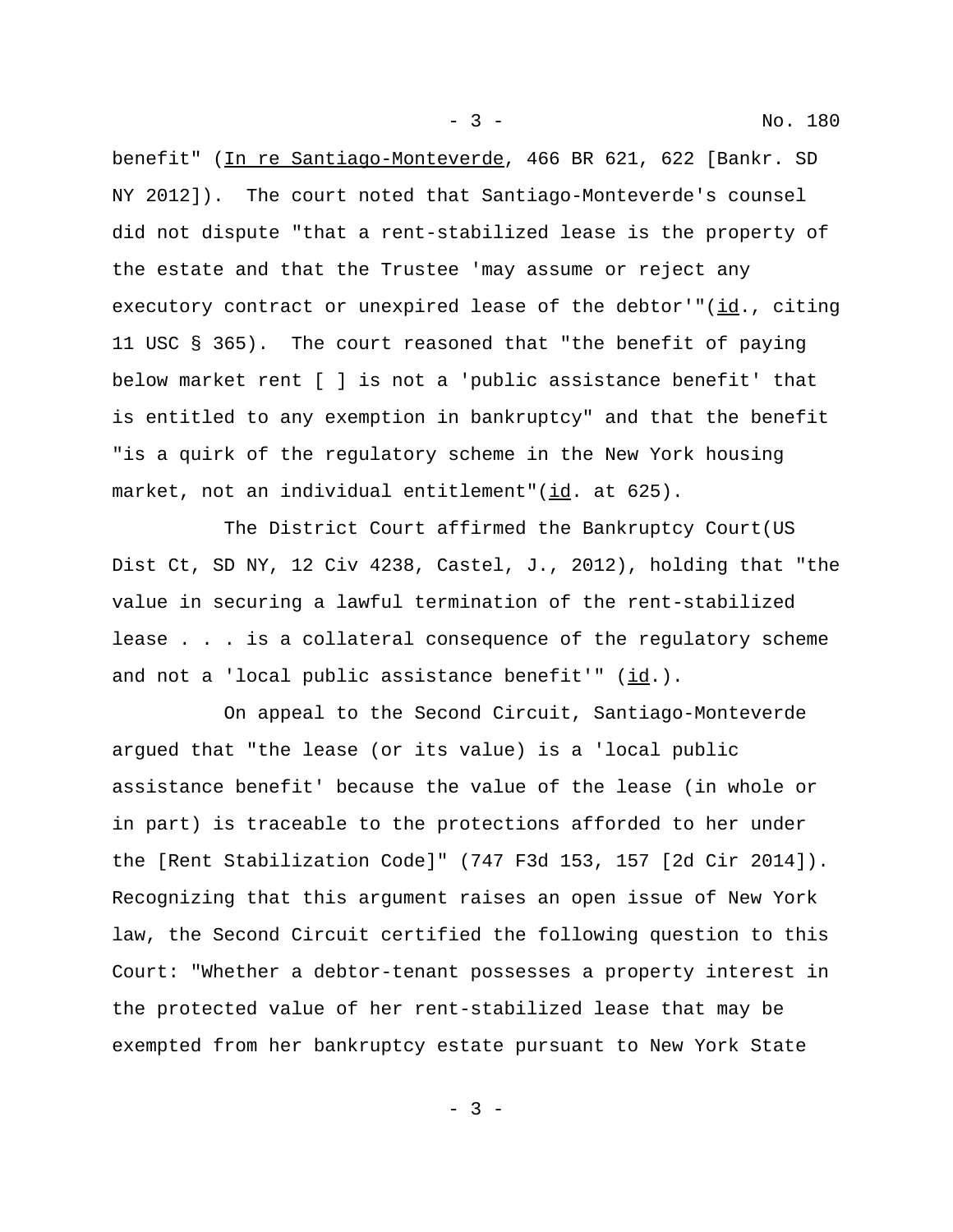[DCL] Section 282 (2) as a 'local public assistance benefit'?" (id. at 158).

## II.

The Bankruptcy Code authorizes a bankruptcy trustee to "assume or reject any . . . unexpired lease of the debtor" (11 USC § 365 [a]). As was noted by the Second Circuit, there is limited case law from both New York courts and bankruptcy courts holding that a trustee's authority under section 365 extends to rent-stabilized leases (see 187 Concourse Assocs. v Bunting, 175 Misc 2d 870 [Civ. Ct. 1997] and cases cited therein; see also In re Toldano, 299 BR 284, 292 [Bankr. SD NY 2003]; In re Stein, 282 BR 845 [Bankr. SD NY 2002]; In re Yasin, 179 BR 43, 49 [Bankr. SD NY 1995]). In this case, the debtor's counsel acknowledged at the hearing before the Bankruptcy Judge that a rent-stabilized lease is property of the estate and that the Trustee had the power to assume the lease pursuant to section 365 (466 BR 621, 622).

Section 522 (b) of the Bankruptcy Code permits the debtor to exempt certain property from the bankruptcy estate, and section 522 (d) provides a list of property that may be exempt. However, the Code also permits states to create their own list of exemptions, and New York has done so. DCL § 282 sets forth the permissible exemptions in personal bankruptcy. Debtors domiciled in New York have the option of choosing either the federal exemptions or New York exemptions (11 USC § 522 (b); DCL § 285).

 $-4 -$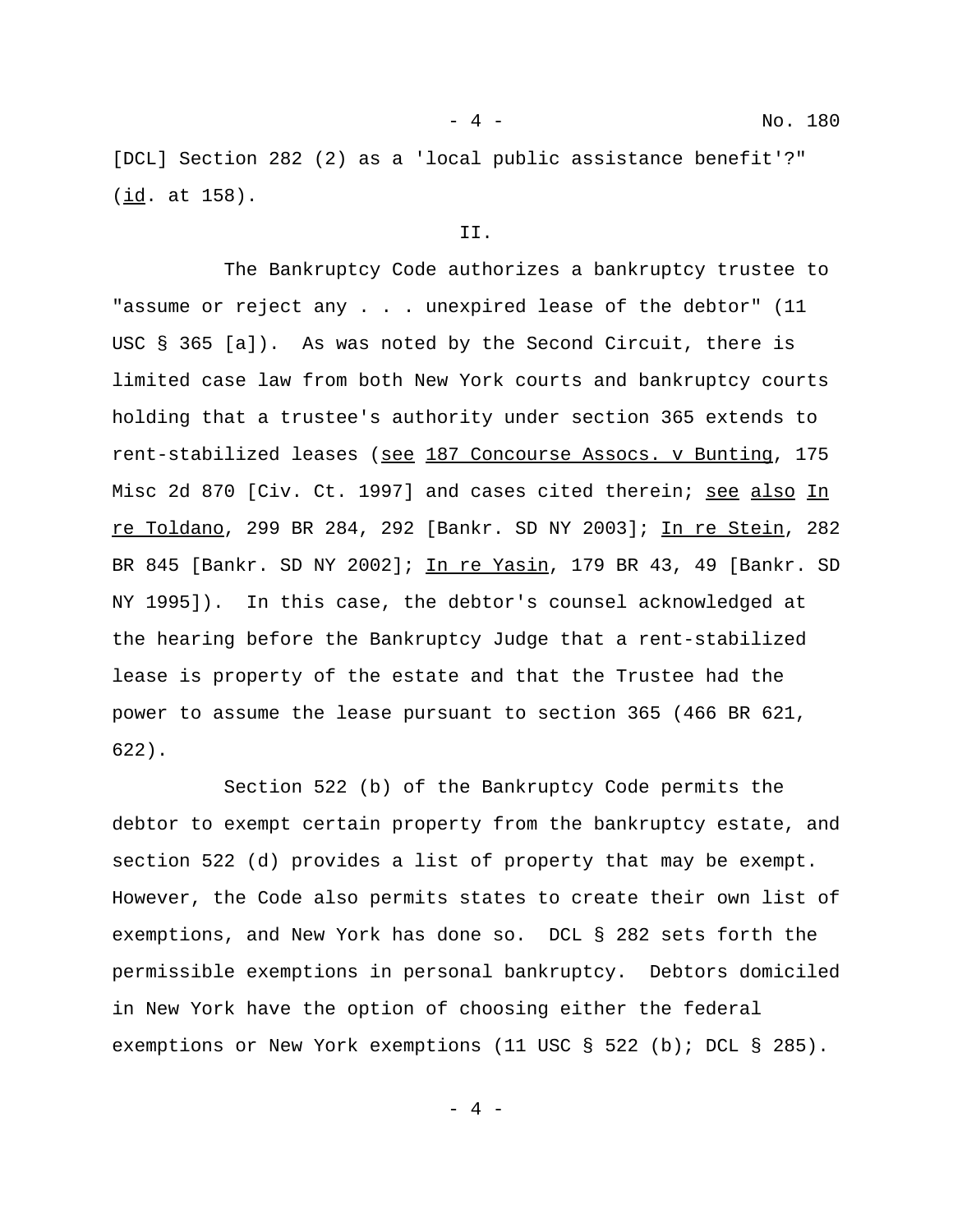DCL § 282 (2), entitled "Bankruptcy exemption for right to receive benefits" lists the following as exemptions:

> "The debtor's right to receive or the debtor's interest in: (a) a social security benefit, unemployment compensation or a local public assistance benefit; (b) a veterans' benefit; (c) a disability, illness, or unemployment benefit; (d) alimony, support, or separate maintenance, to the extent reasonably necessary for the support of the debtor and any dependent of the debtor; and (e) all payments under a stock bonus, pension, profit sharing, or similar plan or contract on account of illness, disability, death, age, or length of service . . . "

When the rent-stabilization regulatory scheme is considered against the backdrop of the crucial role that it plays in the lives of New York residents, and the purpose and effect of the program, it is evident that a tenant's rights under a rentstabilized lease are a local public assistance benefit.

The Legislature has concluded that rent stabilization is necessary to preserve affordable housing for low-income, working poor and middle class residents in New York City. As we said in Manocherian v Lenox Hill Hosp. (84 NY2d 385, 389 [1994]), "[t]he rent stabilization system began in 1969 to ameliorate, over time, the intractable housing emergency in the City of New York" due to a housing shortage which was caused by continued high demand and decreasing supply. We noted in Manocherian that "[b]y regulating rents and providing occupants with statutory rights to tenancy renewals under rent stabilization . . . the State intended to protect dwellers who could not compete in an

 $-5 -$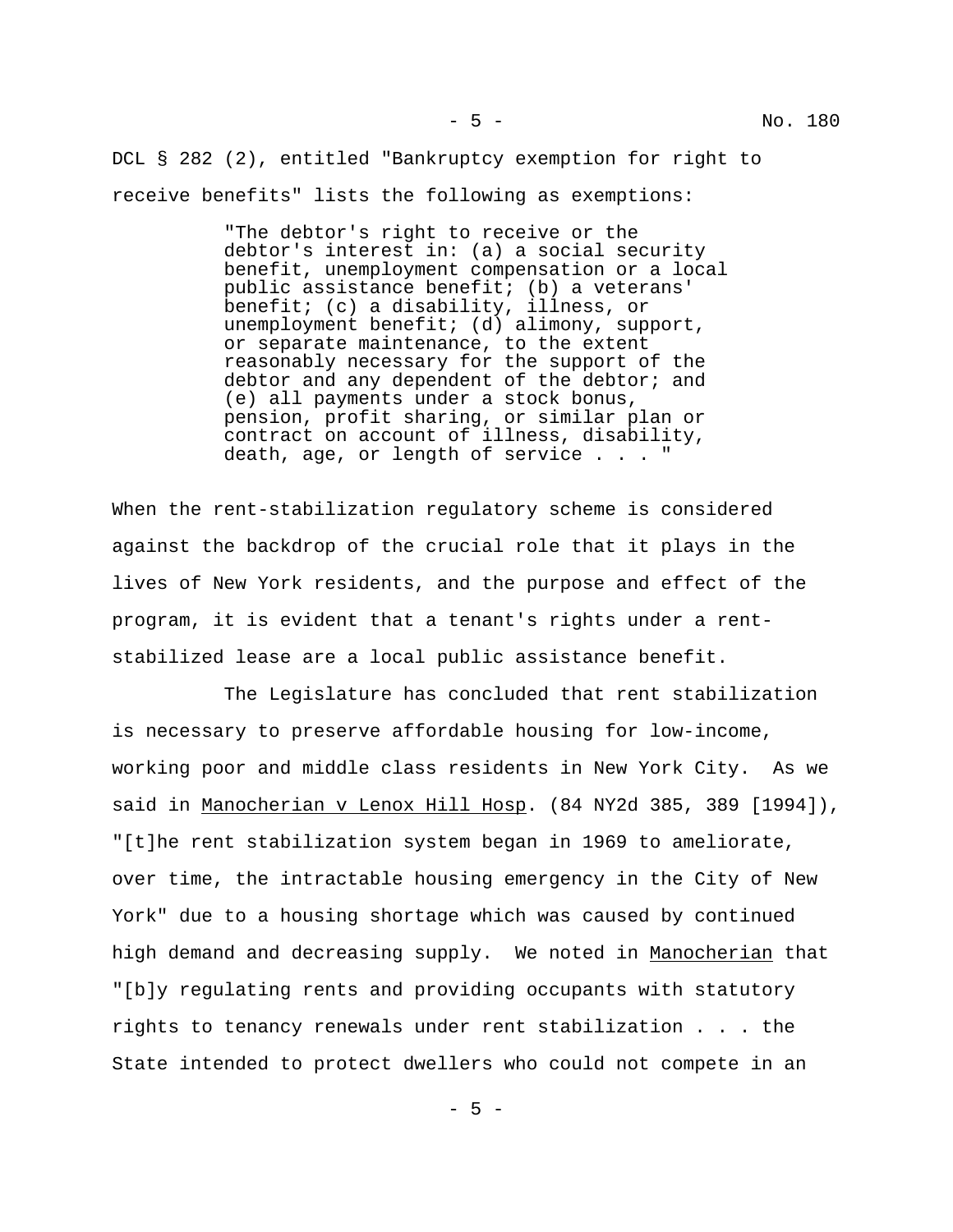overheated rental market, through no fault of their own" (id. at 389).

The New York City Administrative Code provides that the City Council "finds that a serious public emergency continues to exist in the housing of a considerable number of persons within the city of New York," and that "unless residential rents and evictions continue to be regulated and controlled, disruptive practices and abnormal conditions will produce serious threats to the public health, safety and general welfare" (Administrative Code of City of New York § 26-501).

The rent-stabilization program has all of the characteristics of a local public assistance benefit. It is plainly local in that it depends on periodic determinations by local authorities as to the continuing existence of an emergency in the particular jurisdiction. The program is public as it was enacted by the New York Legislature and implemented by legislative and administrative bodies at both the state and local level. Rent stabilization provides assistance to a specific segment of the population that could not afford to live in New York City without a rent regulatory scheme. And the regulatory framework provides benefits to a targeted group of tenants - it protects them from rent increases, requires owners to offer lease renewals and the right to continued occupancy, imposes strict eviction procedures, and grants succession rights for qualified family members.

The Trustee argues that the benefits of rent-

 $-6-$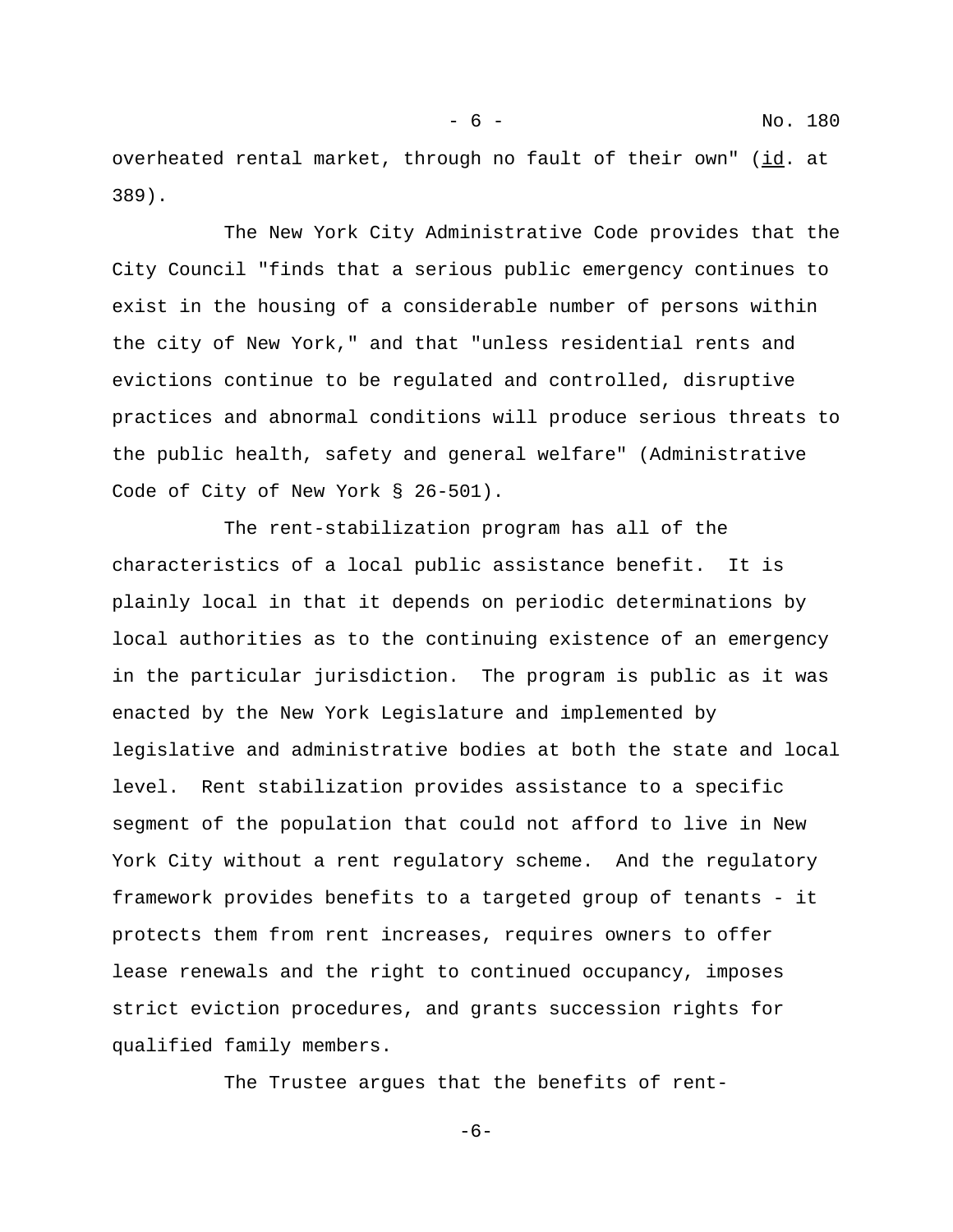stabilization are unlike the other exemptions listed in DCL § 282 (2), such as social security benefits, unemployment compensation, and alimony, support, or separate maintenance because those exemptions all involve periodic payments, while the rentstabilization program does not involve payments to tenants. However, that argument ignores the reality of social programs such as food stamps, vouchers, medical care, discounted prescriptions, and the like, that do not involve payments to the recipients of the benefit. While many public assistance benefits are administered through programs that provide periodic cash payments, such payments are not a prerequisite to a benefit being in the nature of public assistance.

Furthermore, when the Legislature meant to refer only to "payments" in the DCL, it used that term. For example, in section 282 (2)(e), it exempted certain "payments" under pension and other plans. But it used the broader term "benefit" in section  $282$  (2)(a), indicating that benefits and payments are not the same. Likewise, the Legislature has demonstrated that the general term "public assistance" denotes more than cash payments. For example, the Social Services Law in effect when DCL § 282 (2)(a) was enacted provided that "public assistance and care includes home relief, veteran assistance, aid to dependent children, medical assistance for needy persons, institutional care for adults and child care granted at public expense" (Social Services Law § 2(18) [1982]). The current definition of public assistance is similar. Like other public assistance benefits

-7-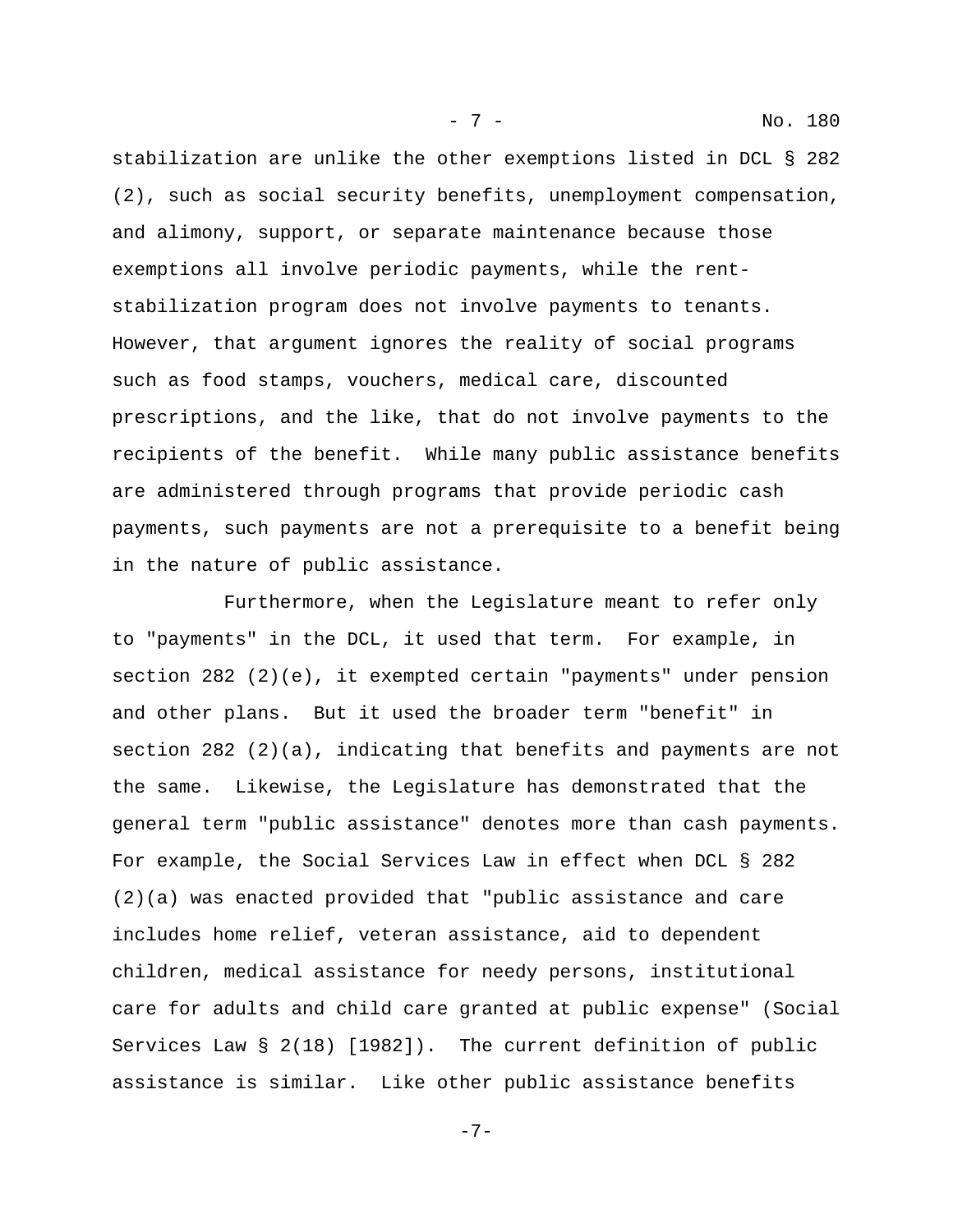exempted by New York law from a bankruptcy estate, the Rent Stabilization Law serves a select, defined group of New Yorkers who struggle, in this case, to afford suitable housing.

The Trustee also argues that the benefit of a rentstabilized tenancy cannot be a public assistance benefit because it is not subsidized by the government, as are the other benefits of social security and unemployment compensation listed in DCL § 282 (2). However, the rent-stabilization program is an exceptional regulatory scheme that enables a specifically targeted group of tenants to maintain housing in New York City. This uncommon regulatory program reflects the legislative intent to create a benefit for certain individuals who fall below certain income or rent thresholds, based upon the Legislature's conclusion that there is a continuing housing emergency.

While the rent-stabilization laws do not provide a benefit *paid for* by the government, they do provide a benefit *conferred by* the government through regulation aimed at a population that the government deems in need of protection. Among other things, the Rent Stabilization Law caps legal rents. Although the population that benefits from rent-stabilization may not meet the requirements for New York City public housing programs or Section 8 assistance, the government, recognizing that housing protection is necessary to benefit a specific group of tenants, has created a public assistance benefit through a unique regulatory scheme applied to private owners of real property.

There are other public assistance benefits that are,

-8-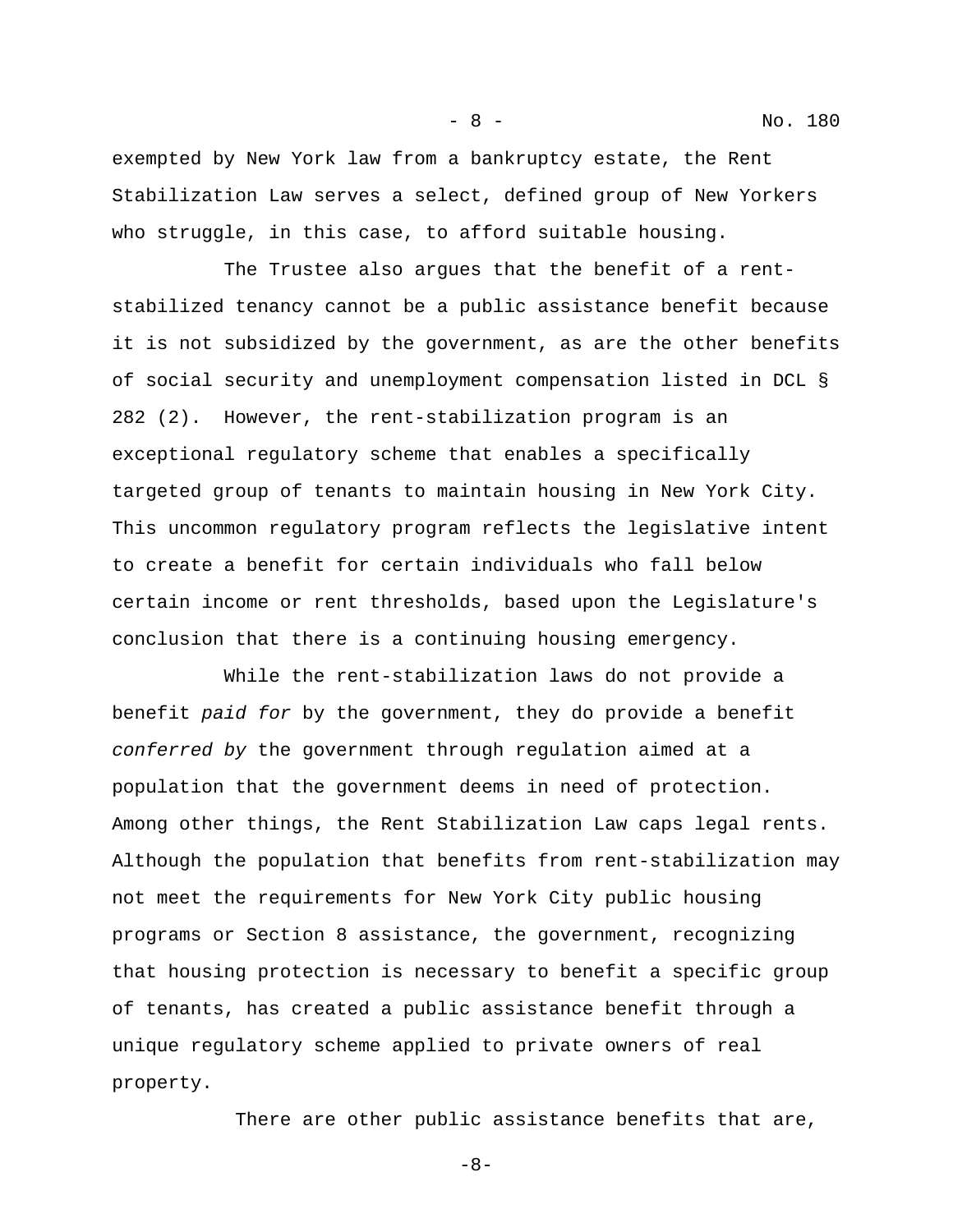at least in part, regulatory in form. Medicare is an example of a government program that is not solely the creature of a government subsidy. Although the government does, to some extent, contribute to the cost of medical care for Medicare recipients, it also sets the rates that can be charged by doctors. Medicare, like the rent-stabilization program is not strictly for the needy. It is a public assistance benefit that regulates what doctors can charge for services, while rentstabilization is a public assistance benefit that regulates the rents property owners can charge protected tenants. While the classic examples of public assistance benefits may be solely government subsidized, or a mixture of subsidy and regulation as with Medicare, nothing prevents a targeted regulation from qualifying as a public assistance benefit. The rare regulatory scheme of rent-stabilization is such a benefit.

Finally, as was recently noted by the United States Supreme Court, exemptions serve the important purpose of protecting the debtor's essential needs (Clark v Rameker, 134 S Ct. 2242, 2247 [2014][internal quotation marks and citation omitted]). Affordable housing is an essential need. Mindful that exemption statutes are to be construed liberally in favor of debtors (In re Miller, 167 BR 782, 783 [SD NY 1994]), the certified question should be answered in accordance with this opinion.

- 9 - No. 180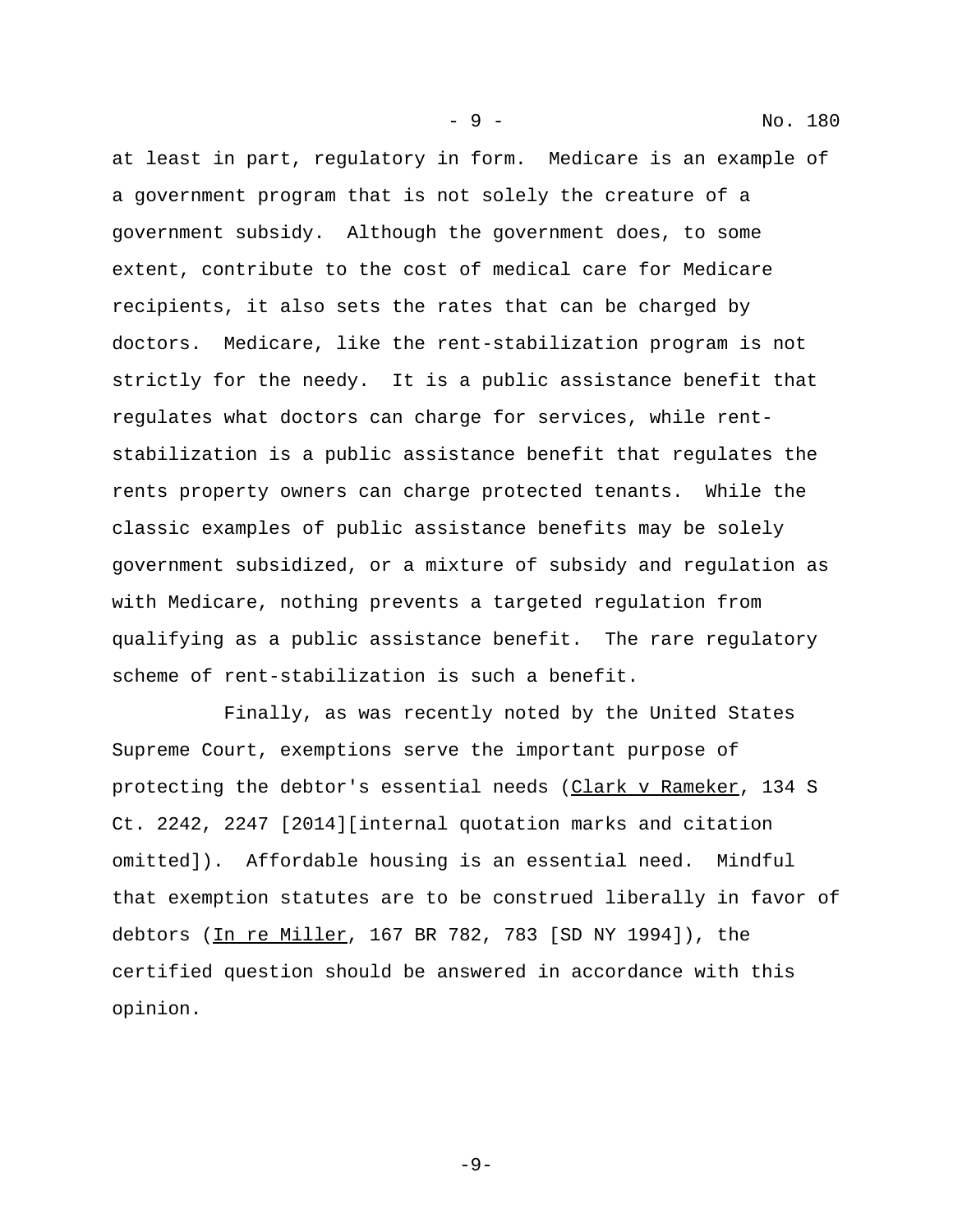Mary Veronica Santiago-Monteverde v John S. Periera No. 180

## SMITH, J.(dissenting):

I dissent, because the majority grossly misreads Debtor and Creditor Law § 282 (2).

"Public assistance" is a common synonym for "welfare." It refers, in ordinary speech, to government subsidies for the poor, whether paid in cash or in kind. The majority quotes a list of examples from former Social Services Law § 2 (18): "home relief, veteran assistance, aid to dependent children, medical assistance for needy persons, institutional care for adults and child care granted at public expense" (see majority op at 7). The current version of the statute adds "safety net assistance" (Social Services Law § 2 [18]). Neither list includes rent control or rent stabilization, though they have long been and still are prominent features of life in New York. Nor does the statutory list include any other regulatory program not involving a government subsidy. In fact, I do not think I have ever seen or heard the words "public assistance" used to refer to such a program before this case, and the majority cites no example of such a use.

Ignoring the generally accepted meaning of "public

- 1 -